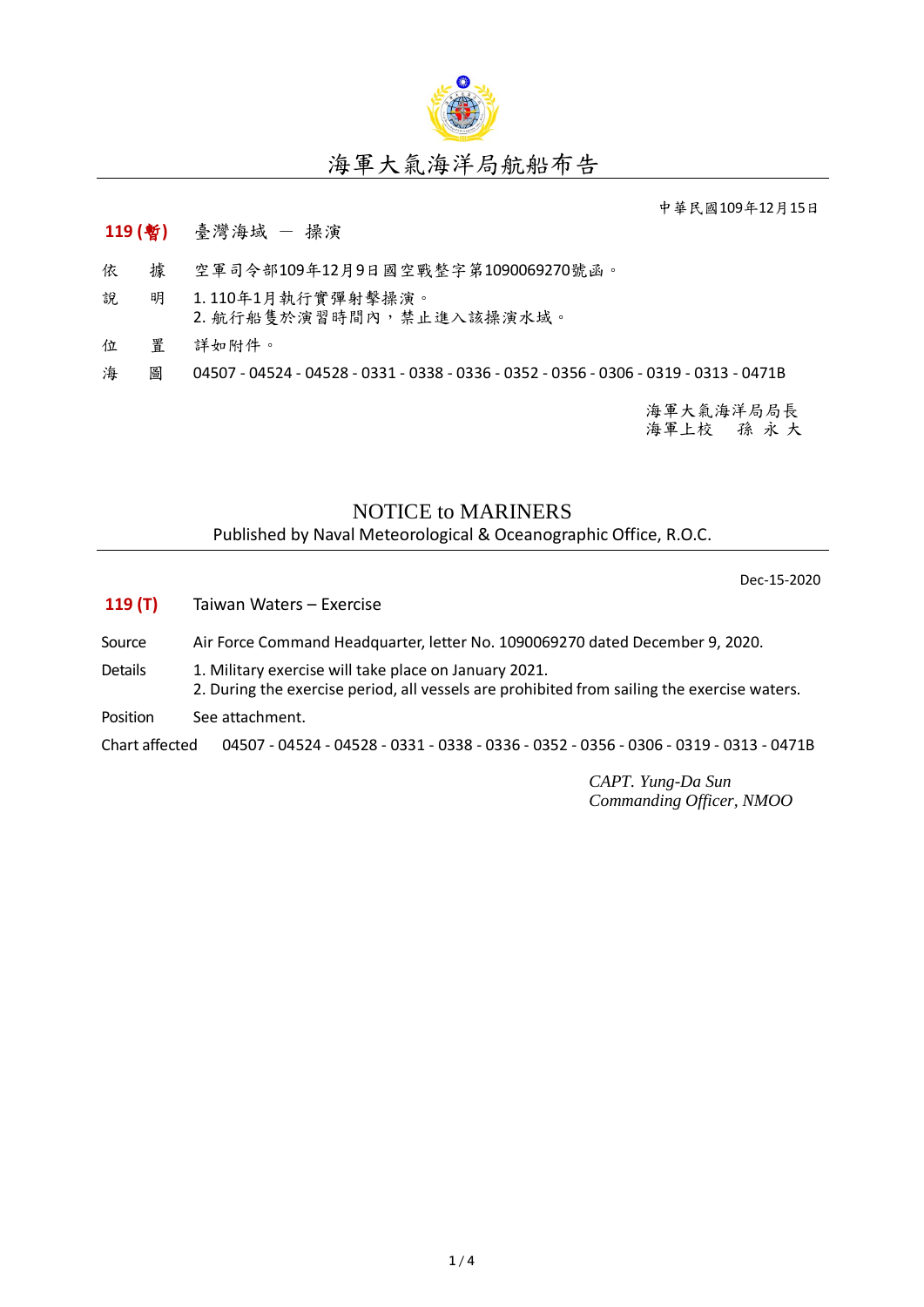附件 Attachment NM 119

| 日期<br>Date |                                                                                        | 起訖時間<br>Time | (WGS84)<br>點 位 Position                                                                                                                                                                                                                                                                                                                                                               |
|------------|----------------------------------------------------------------------------------------|--------------|---------------------------------------------------------------------------------------------------------------------------------------------------------------------------------------------------------------------------------------------------------------------------------------------------------------------------------------------------------------------------------------|
| (A)        | 20210104 - 20210108<br>20210111-20210115<br>20210118 - 20210122<br>20210125 - 20210129 | 0700-2200    | ◎空軍實彈射擊操演(Air Force Exercise)<br>6.5 NM<br>2.6 NM<br>中心點: N 23°18'18.0"、E 119°20'33.0"<br>危險區域:中心點半徑6.5 浬所涵蓋之範圍<br>《除去 0°至180°所涵蓋及半徑大<br>於 2.6 浬之範圍》<br>Central point: N 23°18'18.0", E 119°20'33.0"<br>Dangerous area: Central point with a radius of 6.5<br>nautical miles. 《The area from 0° to 180°<br>clockwise and the radius of more than 2.6<br>nautical miles is excluded ). |
| (B)        | 20210104 - 20210108<br>20210111-20210115<br>20210118 - 20210122<br>20210125 - 20210129 | 0700-1800    | ◎空軍實彈射擊操演(Air Force Exercise)<br>N 25°48'00.0", E 120°48'00.0"<br>Α<br>N 25°48'00.0", E 121°20'00.0"<br>B<br>N 24°52'00.0", E 120°23'00.0"<br>N 24°52'00.0", E 119°55'00.0"<br>C<br>中心點: N 25°20'00.0"、E 120°37'00.0"<br>危險區域:中心點半徑31浬所涵蓋之範圍<br>Central point: N 25°20'00.0", E 120°37'00.0"<br>Dangerous area: Central point with a radius of 31<br>nautical miles.                  |
| (C)        | 20210104 - 20210108<br>20210111-20210115<br>20210118 - 20210122<br>20210125 - 20210129 | 0700-1630    | ◎空軍實彈射擊操演(Air Force Exercise)<br>N 24°48'00.0", E 119°50'00.0"<br>N 24°48'00.0", E 120°20'00.0"<br>Α<br>$\overline{B}$<br>N 23°55'00.0", E 119°27'00.0"<br>C<br>N 24°10'00.0", E 119°08'00.0"<br>D<br>中心點: N 24°24'00.0"、E 119°46'00.0"<br>危險區域:中心點半徑5浬所涵蓋之範圍<br>Central point: N 24°24'00.0", E 119°46'00.0"<br>Dangerous area: Central point with a radius of 5<br>nautical miles.  |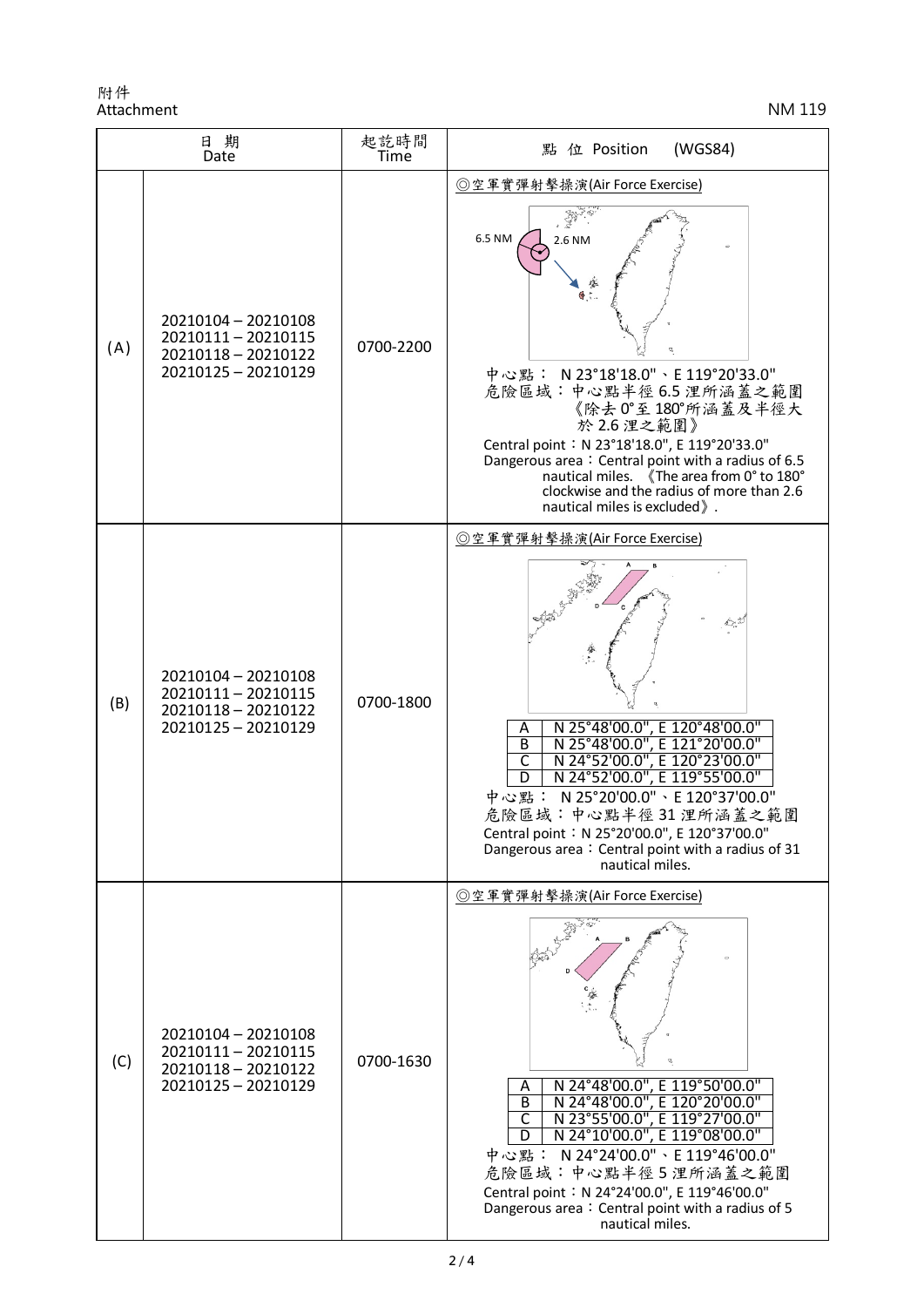附件 Attachment NM 119

| 日期<br>Date |                                                                                          | 起訖時間<br>Time | 點 位 Position<br>(WGS84)                                                                                                                                                                                                                                                                                                                                                                                            |
|------------|------------------------------------------------------------------------------------------|--------------|--------------------------------------------------------------------------------------------------------------------------------------------------------------------------------------------------------------------------------------------------------------------------------------------------------------------------------------------------------------------------------------------------------------------|
| (D)        | 20210104 - 20210108<br>20210111-20210115<br>20210118 - 20210122<br>20210125 - 20210129   | 0700-1700    | ◎空軍實彈射擊操演(Air Force Exercise)<br>N 22°34'00.0", E 118°55'00.0"<br>Α<br>$\overline{B}$<br>N 22°59'00.0", E 119°39'00.0"<br>N 22°16'00.0", E 119°37'00.0"<br>$\overline{\mathsf{C}}$<br>N 22°21'00.0", E 118°55'00.0"<br>D<br>中心點: N 22°32'00.0"、E 119°18'00.0"<br>危險區域:中心點半徑10浬所涵蓋之範圍<br>Central point: N 22°32'00.0", E 119°18'00.0"<br>Dangerous area: Central point with a radius of 10<br>nautical miles.       |
| (E)        | 20210104 - 20210108<br>20210111-20210115<br>20210118 - 20210122<br>20210125 - 20210129   | 0700-1700    | ◎空軍實彈射擊操演(Air Force Exercise)<br>N 23°43'00.0", E 122°05'00.0"<br>Α<br>$\overline{B}$<br>N 23°43'00.0", E 122°38'00.0"<br>$\overline{\mathsf{c}}$<br>N 23°20'00.0", E 122°38'00.0"<br>N 23°00'00.0", E 122°05'00.0"<br>D<br>N 23°26'30.0" \ E 122°21'30.0"<br>中心點:<br>危險區域:中心點半徑31 浬所涵蓋之範圍<br>Central point: N 23°26'30.0", E 122°21'30.0"<br>Dangerous area: Central point with a radius of 31<br>nautical miles. |
| (F)        | 20210104 - 20210108<br>20210111 - 20210115<br>20210118 - 20210122<br>20210125 - 20210129 | 0700-1800    | ◎空軍實彈射擊操演(Air Force Exercise)<br>中心點: N 23°29'54.0"、E 120°07'59.0"<br>危險區域:中心點半徑5浬所涵蓋之範圍<br>《去除 120°10'59.0"E 以東部分》<br>Central point: N 23°29'54.0", E 120°07'59.0"<br>Dangerous area: Central point with a radius of 5<br>nautical miles. 《The east part of<br>120°10'59.0"E is excluded >                                                                                                                        |